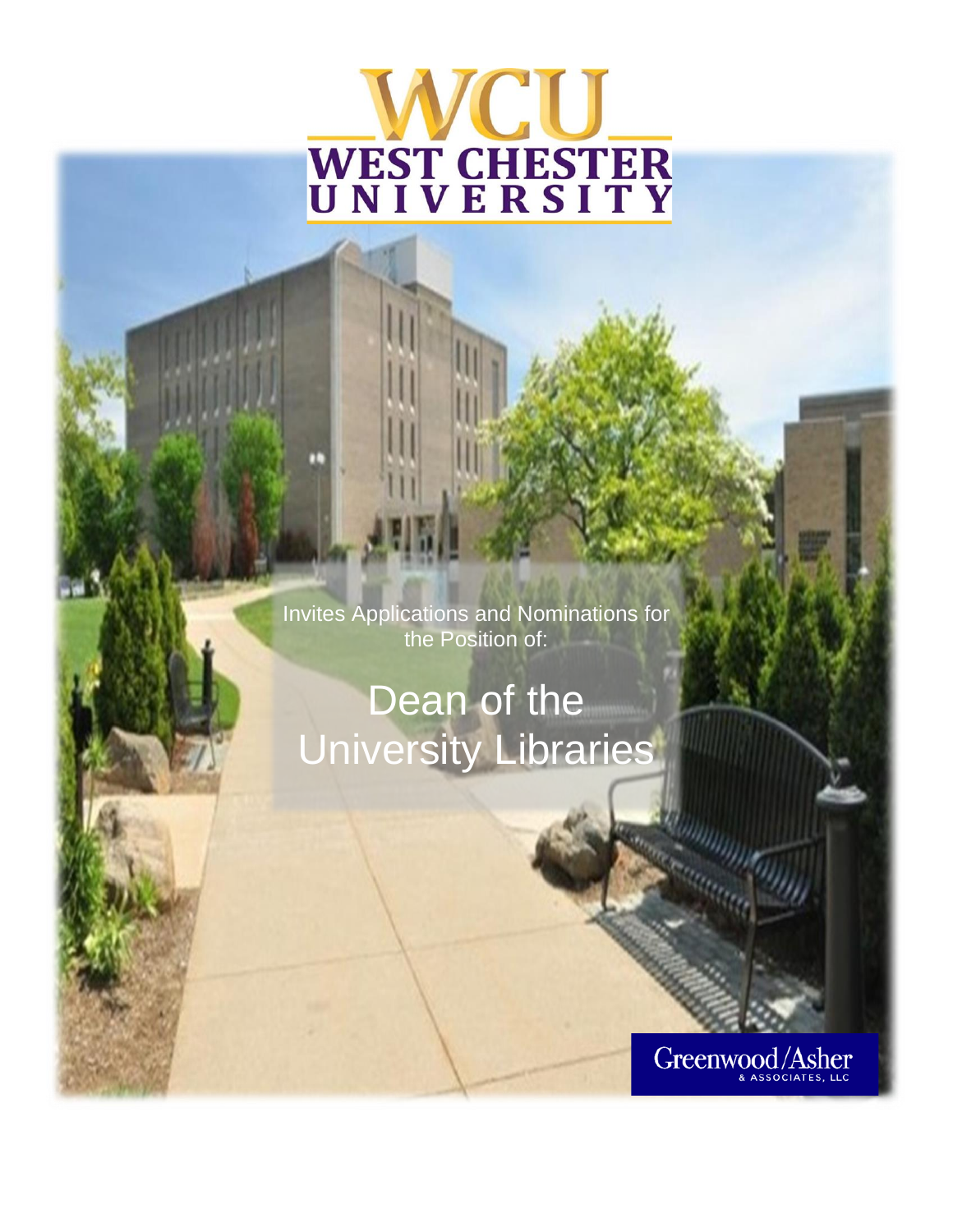## The Opportunity

West Chester University invites nominations and applications for an accomplished and visionary leader to serve as the dean of the University Libraries. The dean of the University Libraries is responsible for the overall management and development of library goals, services, collections, technology, budget, and faculty and staff, and provides leadership in assessing and addressing the information needs of West Chester University.

## The Role of the Dean of the University Libraries

The dean of the University Libraries is responsible for the administration of all library operations

including the acquisition and accessibility of library materials; the availability of appropriate library services and facilities; and the planning and evaluation required to make these materials and services the best possible for university students, faculty, staff, and the needs of the local and regional communities. The dean reports to the deputy provost and works effectively within an environment of distributed leadership. The dean fulfills administrative responsibilities in such areas as budget expenditures, facilities, strategic planning, technology, and organizational structure. The dean works with PASSHE, the Keystone Library Network (KLN), and



other external organizations to ensure economical, efficient, and effective library operations.

## **Qualifications**

The ideal candidate will have experience as a dynamic leader in an academic library environment, demonstrating the understanding of the complexity of an academic library which is responsible for providing information resources for research and scholarly work. The candidate should have a master's degree in library or information sciences from an ALA accredited program, or equivalent program and five years of successful, high-level experience and expertise in leadership and management in a medium to large academic library. It is desired that the successful candidate has:

- Experience in a public university system;
- Experience in a unionized environment and an understanding of collective bargaining;
- Experience with strategic planning;
- Experience with consortial college/university partnerships;
- Experience with graduate and professional programs;
- An understanding and appreciation of the central role of the library in student and faculty research and the university's academic programs;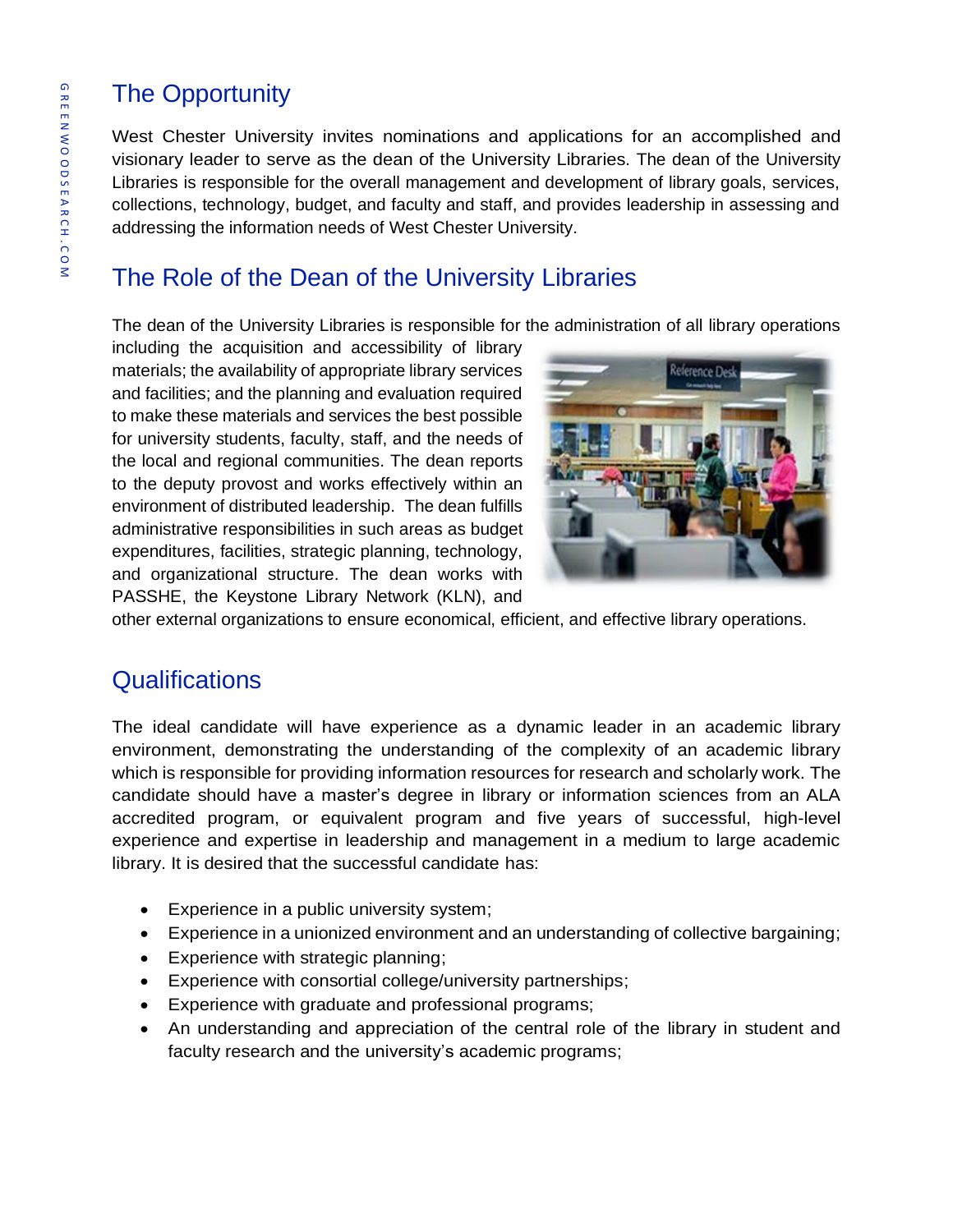- Experience in careful budget planning and execution, in wise use of limited resources, and in seeking additional resources through participation in institutional fund-raising efforts;
- The ability to organize and manage a highly effective team of library faculty and staff in a collegial environment;
- The ability to build consensus with vision, patience, and flexibility particularly around difficult and challenging decisions;
- Demonstrated ability to work effectively with other campus departments;
- Demonstrated ability to lead and manage change with vision, energy, and transparency;
- An understanding of and the ability to articulate the future of libraries;
- Demonstrated aptitude and desire to manage multiple professionals and other employees in multiple units and roles, with a commitment to diversity, inclusiveness, civility, and respect;
- The ability to communicate regularly, clearly, and effectively with all university audiences regarding the library's programs, resources, and needs; and
- Demonstrated record of success in working with external stakeholders beyond the university to develop additional sources of support and funding for the implementation of library initiatives.

## About the Libraries

University Libraries at West Chester University maintains access to over 2.8 million resources including books, e-books, databases, serials, media, scores, rare books and manuscripts, and more. The library collections are managed through Ex Libris Alma/Primo, which launched in April 2017.

The University Libraries creative and dedicated employees are made up of 15 full time faculty librarians, 22 full time staff, 6 part-time staff, 5 managers, and over 30 student assistants. Library faculty enjoy full faculty status and rank including a nine-month contract and work directly with academic departments across campus to ensure library services and collections support WCU's academic and scholarly endeavors through



information literacy instruction, research assistance, and service towards the university's mission. It should be noted that the library faculty provide over 1,000 hours of information literacy instruction throughout the university per academic year.

With nearly 180K visits every semester, University Libraries are open 134 hours per week during the semester between two locations, Francis Harvey Green Library and Presser Music Library. Additional facilities of special interest include the Library Special Collections, the Philips Autograph Library, and an off-site storage space. Other West Chester affiliations located within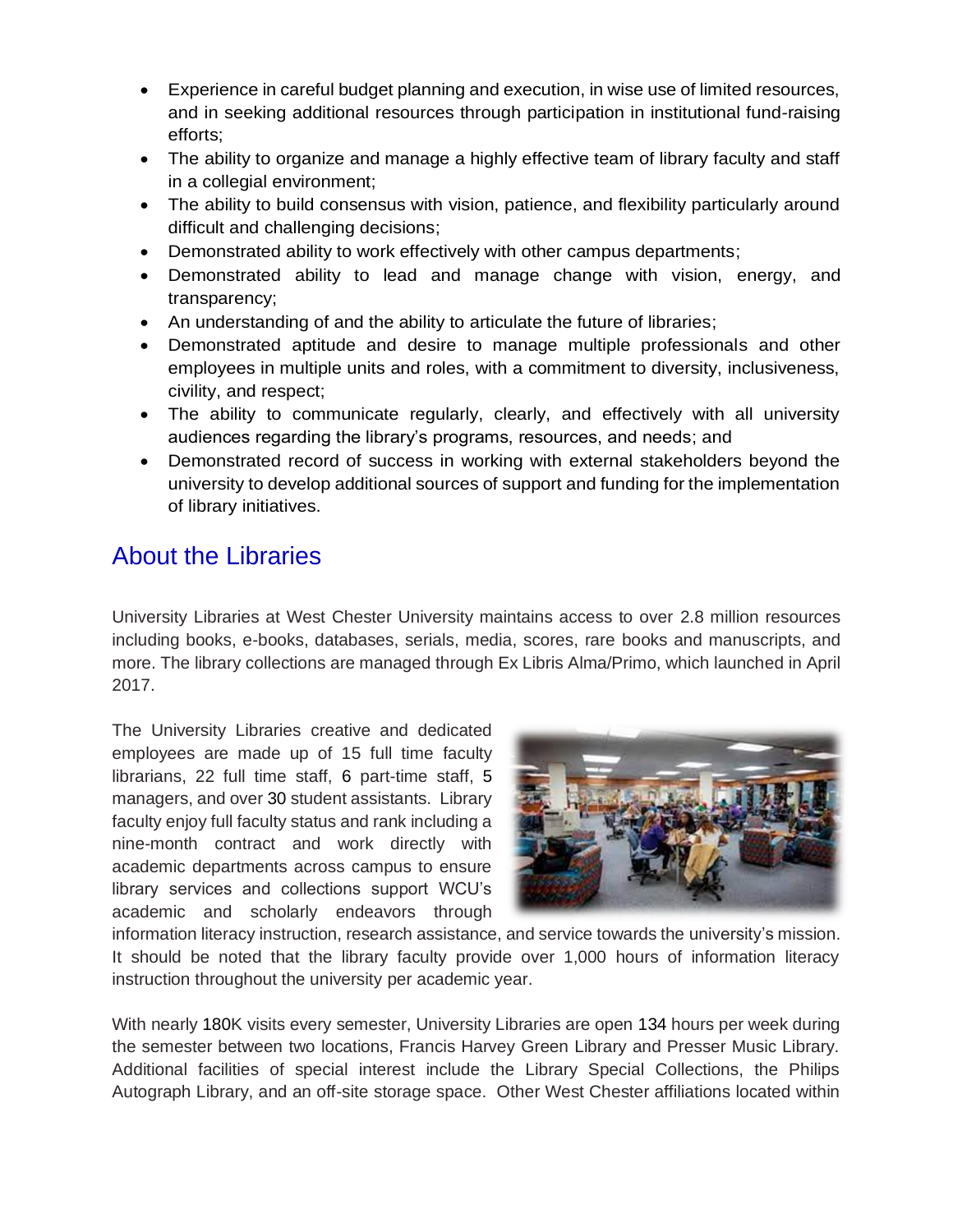Francis Harvey Green Library include the Frederick Douglass Institute, The Writing Center, and the Holocaust Study Center.

The Francis Harvey Green Library is set for a large-scale renovation in the medium-term future to make the facility an open, inviting, and welcoming space that meets the changing needs of students, faculty, and staff. While an initial study has been completed, a comprehensive plan has not yet been undertaken. Furthermore, it is hoped that the new plan can incorporate the modernization of the library that is envisioned at the organizational level. Over the next several years the new dean of the University Libraries will have the opportunity to lead in the planning and implementation of the modernized library.

#### Library Strategic Plan 2021-2024

#### **Mission:**

The mission of University Libraries is to empower intellectual exploration through building connections, collections, and community.

#### **Vision:**

We aspire to be our community's chosen destination for research, scholarship, and exploration of ideas.



#### **University Library Goals, 2021-2024:**

- **1. Learning:** Develop opportunities for intellectual exploration and scholarly pursuits.
- **2. Personal and Professional Development:** Invest in their employees and foster participation in an active and engaged community.
- **3. Sustainability:** Responsible use of environmental, financial, and personnel resources
- **4. Diversity and Inclusion** Foster a safe environment of respectful engagement.

**5. Community Engagement:** Enable the exchange of information and cultural experiences to strengthen further the contributions of a well-informed and civic-minded university community.

### About West Chester University

Located on 409 beautiful acres in historic and charming West Chester, 25 miles west of Philadelphia, and 17 miles north of Wilmington, Delaware, West Chester University is home to 14,500+ undergraduate and 2,900+ graduate students. This diverse and welcoming student body studies in one of seven colleges: College of Arts and Humanities, College of Health Sciences, College of the Sciences and Mathematics, College of Business and Public Management, College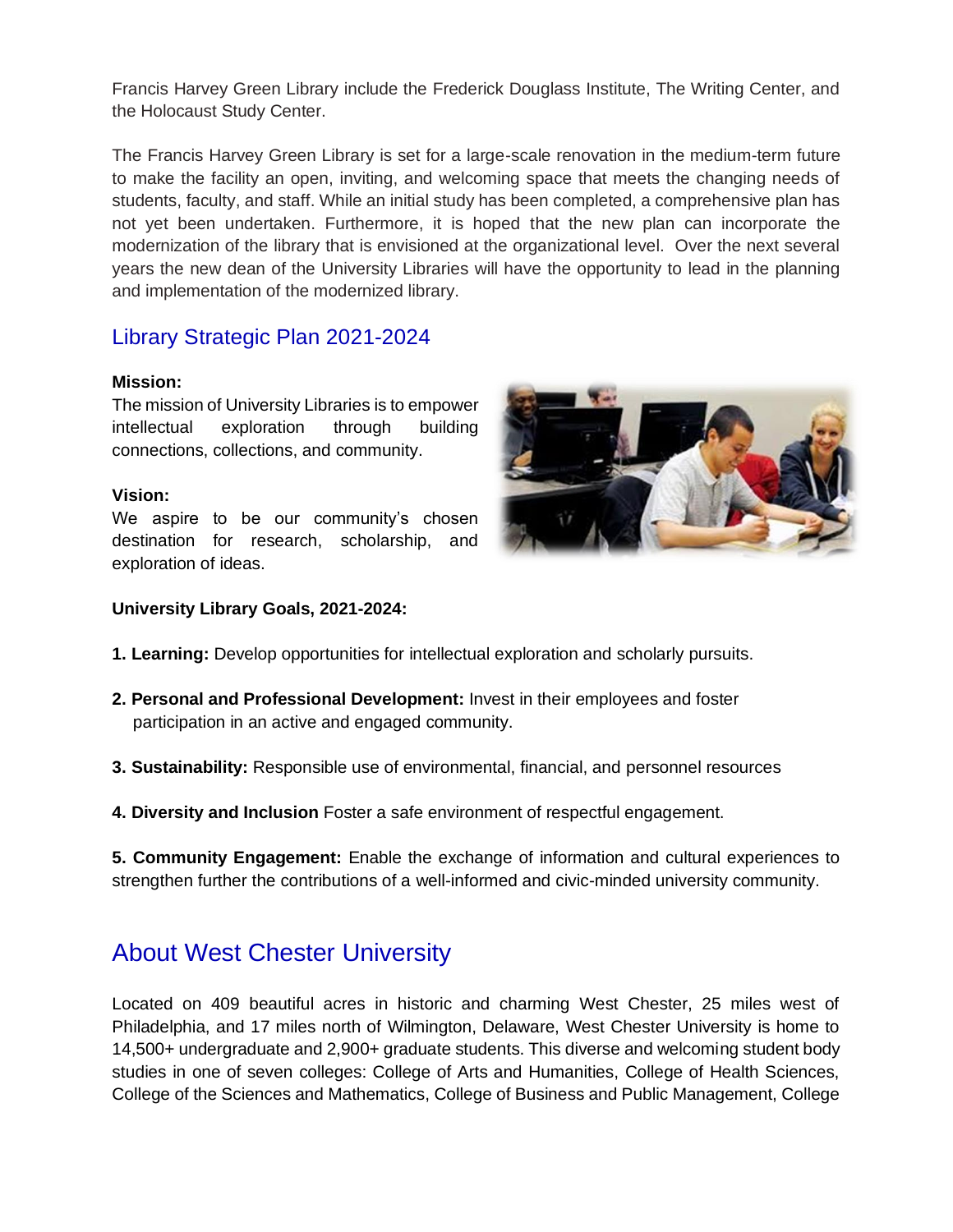of Education and Social Work, University College, and the Wells School of Music. WCU currently offers 118 baccalaureate, 103 master's, and 4 doctoral degree programs taught by 695 full-time and 298 part-time faculty.

In addition to the main campus in Chester County, West Chester University has a location in Center City, Philadelphia. This location offers bachelor's programs in social work and business management as well as a BSN for the registered nurse program. Three master's programs are offered in social work, public administration, and transformative education and social change.

West Chester University is committed to promoting diversity and

inclusiveness and to cultivating a campus environment that welcomes all. This commitment reflects the diversity theme of [West Chester University's Strategic](https://www.wcupa.edu/president/strategicPlan/default.aspx)  [Plan](https://www.wcupa.edu/president/strategicPlan/default.aspx) and supports initiatives in the [Office for Diversity, Equity, and Inclusion.](https://www.wcupa.edu/_admin/diversityEquityInclusion/) Additionally, in 2021, WCU joined EAB's [Moon Shot for Equity initiative.](https://eab.com/moon-shot-for-equity/) This initiative is designed to support faculty, students, and staff in closing the equity gaps at the institution within the next 10 years.

WCU also serves its students and local community with speech/hearing, autism, and reading clinics; a planetarium; the library; and an extensive music library. The university provides unrivaled cultural opportunities to the residents of Chester County and beyond. The performing and visual arts programs are among the best in the country.

In the most recent update of the Carnegie Classification of Institutions of Higher Education, which was posted for a public-review period in December of 2021,



West Chester University was reclassified from Master's Colleges & Universities – Larger Programs (M1) to Doctoral Universities – High Research Activity (R2). The University's new 2021 classification took place during Carnegie's most recent three-year cycle of evaluation. WCU is accredited by the Middle States Commission on Higher Education (MSCHE), and its programs by 20 accrediting bodies. The University's professional education programs are accredited by the Council for the Accreditation of Educator Preparation Accolades: (CAEP) and approved by the Pennsylvania Department of Education. Recognized education programs are accredited by an additional nine organizations.



Diversity (Fall 2020):

- 73.7% White
- 11.6% Black or African American
- 5.66% Hispanic or Latino
- Students come from 74 different countries and 29 states

Students (Fall 2020):

Enrollment: 17,552

- > 14,592 undergraduate students
- $\angle$  2,960 graduate students

Undergraduates:

- $\angle$  40% male
- 60% female
- > 22.3% students of color

- Designated a Military Friendly School by *Victory Media*, publisher of GI Jobs magazine
- > The average first-year student retention rate is 85%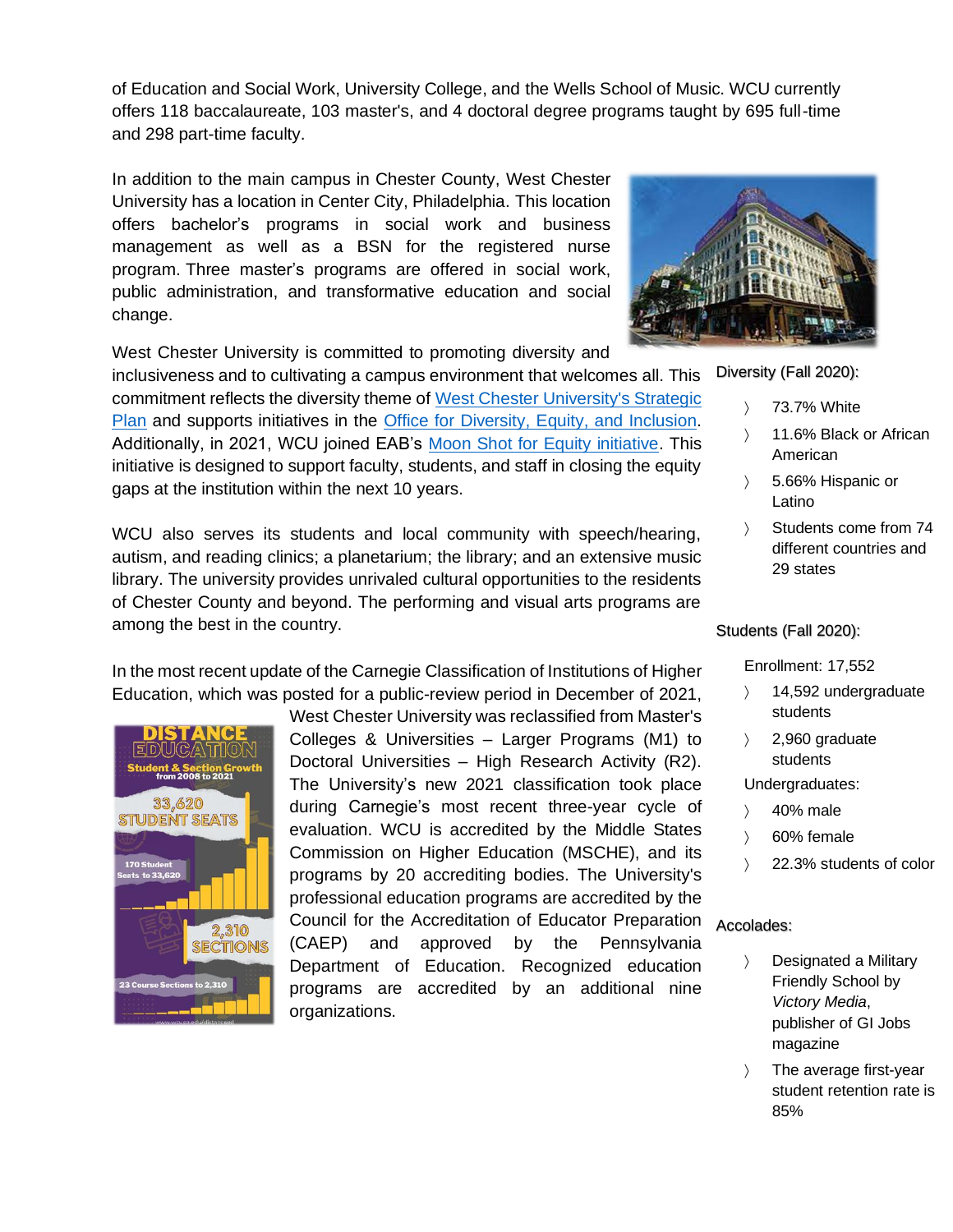West Chester University made the Top 10 on U.S. News & World Report's 2021 list of Top Public Regional Universities North, rising to #10 from #12 in 2020. It advanced up to #50 among Regional Universities North (both public and private institutions) from #55 in 2020



and is listed among the top 25 Best Colleges for Veterans (Regional Universities North). In 2020, Money magazine ranked West Chester University as one of the Top 175 Best Value Colleges in America.

West Chester University is in Chester County, PA which is ranked #1 Tech Hub in the state of Pennsylvania. West Chester is a borough and the county seat of Chester County and is located 25 miles west of Philadelphia and 17 miles north of Wilmington, Delaware. Chester County residents are ranked as the wealthiest, healthiest, and best educated in the State of Pennsylvania. 94% of Chester County residents graduate from high school and 48% of all residents have a bachelor's degree or better.

## Pennsylvania's State System of Higher Education



West Chester University is a proud member of [Pennsylvania's State System of](https://www.passhe.edu/Pages/default.aspx)  [Higher Education.](https://www.passhe.edu/Pages/default.aspx) The mission of the System is to increase educational attainment in the Commonwealth; to prepare students at the undergraduate and graduate levels for professional and personal success in their lives; and to contribute to the economic, social, and cultural development of Pennsylvania's communities, the

Commonwealth, and the nation.

The universities combine to enroll the largest number of Pennsylvania residents among all fouryear colleges and universities in the Commonwealth. The State System is currently redesigning [itself](https://www.passhe.edu/SystemRedesign) to ensure the long-term sustainability of all universities so that each may continue to serve students, its region, and the Commonwealth**.**

## Nomination and Application Process

#### **Salary**

Salary will be competitive and commensurate with qualifications and experience.

#### How to Apply

Greenwood/Asher & Associates, LLC is assisting West Chester University in this search. Applications and nominations are now being accepted. Confidential inquiries, nominations, and application materials should be directed to Greenwood/Asher and Associates. For a full application package, please provide a cover letter, CV, and list of five references. Submission of application materials as PDF attachments is strongly encouraged. The search will be conducted